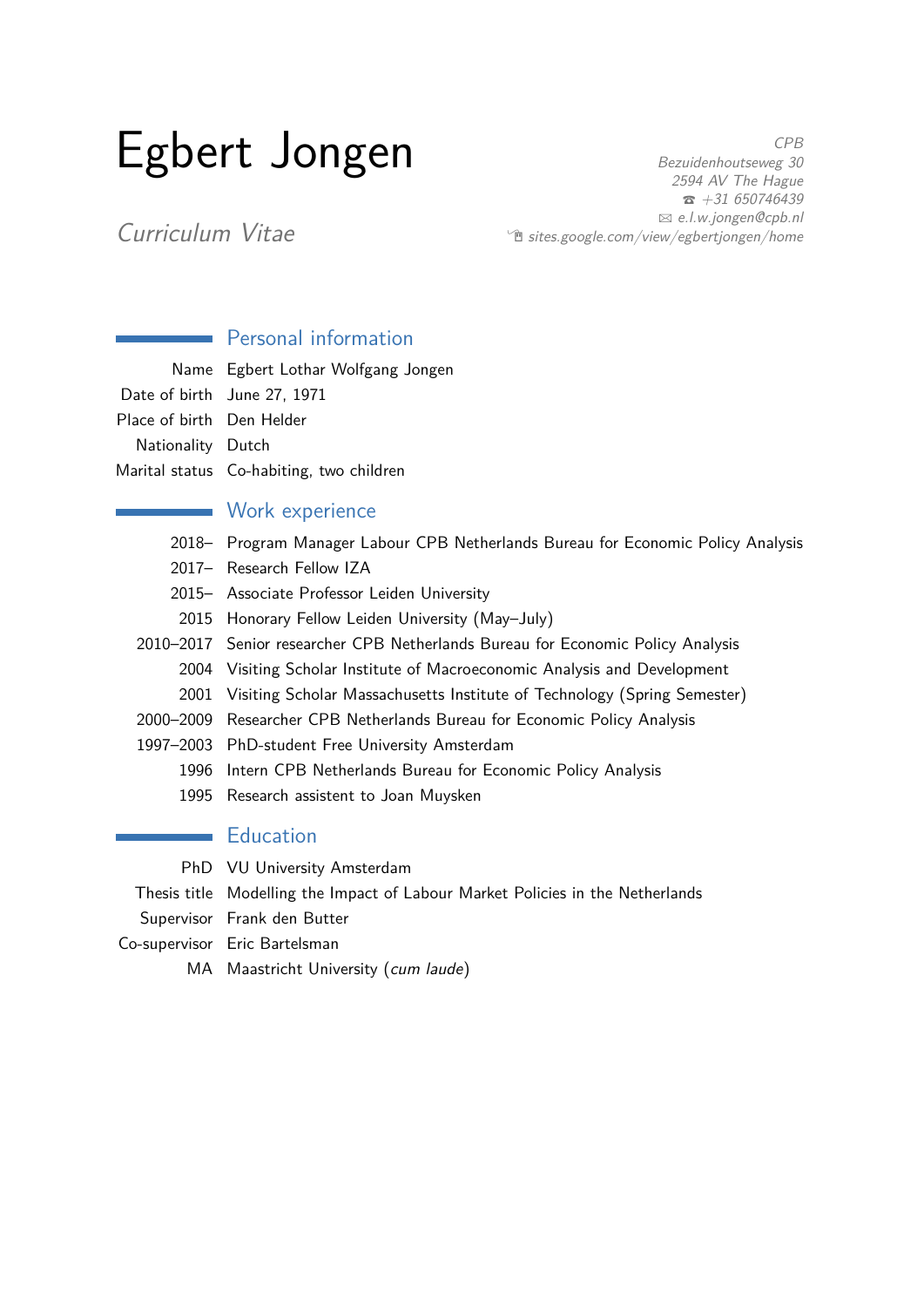#### International publications

Bosch, N., Jongen, E., Leenders, W. and J. Möhlmann, 2019, Non-bunching at kinks and notches of cash tranfers in the Netherlands, International Tax and Public Finance, 26(6), pp. 1329-1352.

Jongen, E. and M. Stoel, 2019, The elasticity of taxable labour income in the Netherlands, De Economist, 167(4), pp. 359-386

Jongen, E., Lejour, A. and G. Massenz, 2018, Cheaper and more haircuts after VAT cut? Evidence from the Netherlands, De Economist, 166(2), pp. 135-154.

Douven, R., Geest, L. van, Gerritsen, S. Jongen, E. and A. Lejour, 2018, Micro data and policy evaluation at CPB, in: Crato, N. and P. Paruolo (eds.), Data-Driven Policy Impact Evaluation: How Access to Microdata is Transforming Policy Design, pp. 203-219, Springer.

Boer, H.-W. de, E. Jongen and M. Mastrogiacomo, 2018, Tax-benefit reforms and structural models of labour supply, in: Haan, J. de and J. Parlevliet (eds.), Structural Reforms – Moving the Economy Forward, pp. 239–264, Springer, Amsterdam.

Jacobs, B., Jongen, E. and F. Zoutman, 2017, Revealed social preferences of Dutch political parties, Journal of Public Economics, 156, pp. 81-100.

Mastrogiacomo, M., Bosch, N., Gielen, M. and E. Jongen, 2017, Heterogeneity in labour supply responses: Evidence from a large tax reform,  $Ox$  ford Bulletin of Economics and Statistics, 79(5), 769-796.

Bettendorf, L., Jongen, E. and P. Muller, 2015, Childcare subsidies and labour supply: evidence from a large Dutch reform, Labour Economics, 36, pp. 112-123.

Bettendorf, L., Folmer, K. and E. Jongen, 2014, The dog that did not bark: the EITC for single mothers in the Netherlands, Journal of Public Economics, 119, pp. 49–60.

Jongen, E., 2010, Modelling the Impact of Labour Market Policies in the Netherlands, Thela Thesis Publishers, Amsterdam.

Jongen, E., 2010, Child care subsidies revisited, in: Ministry of Social Affairs and Employment, 24ormore, Ministry of Social Affairs and Employment, The Hague.

Deelen, A. and E. Jongen, 2009, Employment protection, in: Euwals, R., Mooij, R. de and D. van Vuuren, eds., Rethinking Retirement, CPB Netherlands Bureau for Economic Policy Analysis, pp. 135-149, The Hague.

Butter, F. den, Jongen, E. and U. Kock, Labour supply shocks and unemployment persistence: modelling labour market dynamics in the Netherlands, in: Toggins, W. (ed), 2007, New Econometric Modelling Research, Nova Publishers.

Mooij, R. de, Euwals, R., Folmer, K., Jongen, E., Koning, P., Nibbelink, A., Suijker, F. and A. van Vuren, 2006, Reinventing the Welfare State, CPB Netherlands Bureau for Economic Policy Analysis, The Hague.

Jongen, E., 2005. Are wages in Slovenia too high?, *Economic and Business Review*, 7(1), pp.25– 38.

Jongen, E., Gameren, E. van and J. Graafland, 2003, Exploring the macroeconomic impact of subsidized employment, De Economist, 151(1), pp. 81-118.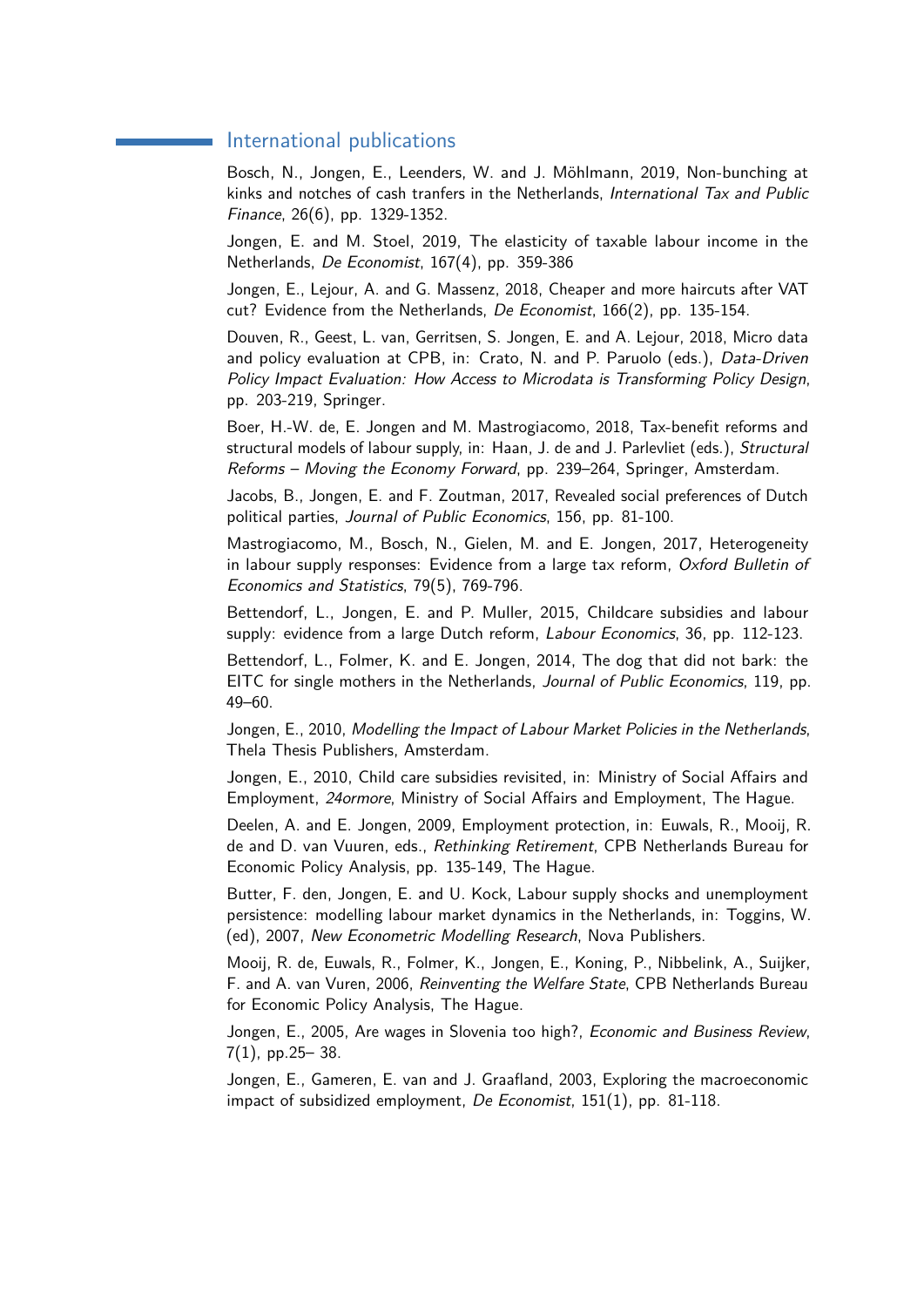Jongen, E. and E. Westerhout, 2003, Institutions breaking the Law, CPB Report, 2003/4, pp. 30-34.

Jongen, E., Kuipers B. and E. Westerhout, 2001, Parental leave, CPB Report, 2001/2, pp. 30-37.

Jongen, E., 2001, Innovation-based growth theory, NAKE News, 13(3), pp. 32-44.

Jongen, E., 1999, What can we expect from subsidies for the long-term unemployed?, De Economist, 147(2), pp. 205-228.

Jongen, E., 1998, Reducing long-term unemployment by employment subsidies, CPB Report, 1998/3, pp. 42-48.

#### Work in progress

Boer, H.-W. de and E. Jongen, 2020, Analysing tax-benefit reforms in the Netherlands using structural models and natural experiments, IZA Discussion Paper 12892, Bonn. (revise and resubmit Journal of Population Economics)

Atav. T., Jongen, E. and S. Rabaté, 2019, The effects of the increase in the retirement age in the Netherlands, CPB Discussion Paper, December 17, The Hague.

Elk, R. van, Jongen, E. and P. Koot, 2019, Income differences across migrant groups in the Netherlands: An intergenerational perspective, CPB Background Document, The Hague.

Goes, J., Jongen, E. and E. van Loon, 2019, Using temporary VAT cuts as fiscal stimuli - Evidence from the Netherlands, mimeo, CPB Netherlands Bureau for Economic policy Analysis, The Hague.

Boer, H.-W. de, Jongen, E. and P. Koot, 2018, Optimal taxation of secondary earners in the Netherlands: Has equity lost ground?, CPB Discussion Paper no. 375, The Hague.

Cammeraat, E., Jongen, E. and P. Koning, 2017, Preventing NEETs during the Great Recession – The effects of a mandatory activation program for young welfare recipients, CPB Discussion Paper no. 365, The Hague. (submitted).

Boer, H.-W. de and E. Jongen, 2017, Optimal taxation of lone parents in the Netherlands: Are we there yet?, CPB Discussion Paper no. 361, The Hague. (submitted)

Been, J. and E. Jongen, 2017, The effect of child care subsidy cuts on the time allocation and well-being of parents, mimeo, Leiden University, Leiden. (submitted)

Berge, W. van den, Jongen, E. and K. van der Wiel, 2017, Using tax deductions to promote lifelong learning: real and shifting responses, CPB Discussion Paper no. 353, The Hague.

Jongen, E., 2017, Using tax credits to postpone retirement – A panel data analysis of a large Dutch reform, mimeo, CPB Netherlands Bureau for Economic Policy Analysis, The Hague.

Boer, H.-W. de, Jongen, E. and J. Kabátek, 2015, The effectiveness of fiscal stimuli for working parents, IZA Discussion Paper 9298, Bonn. (submitted)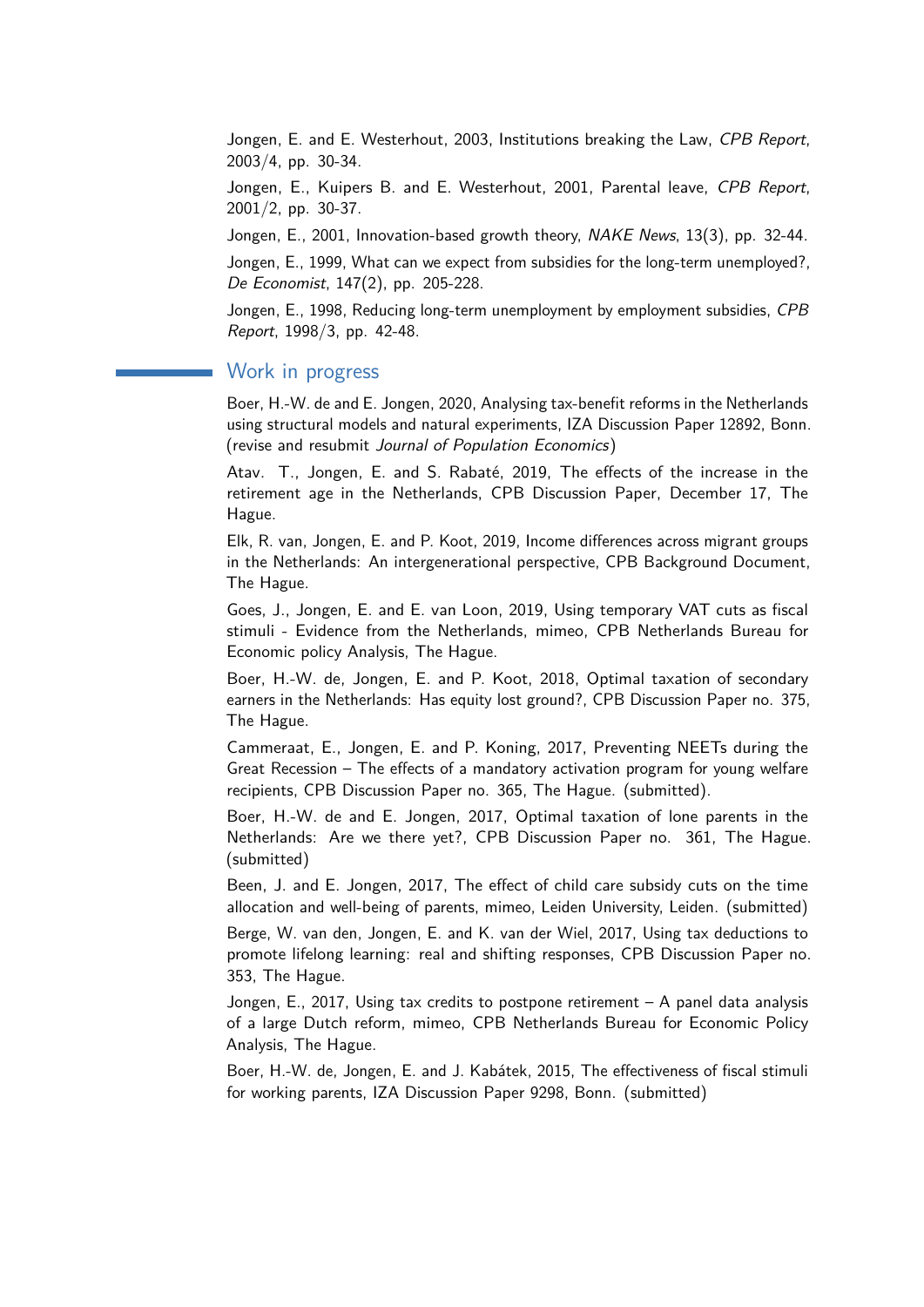Akgündüz, E., Jongen, E., Leseman, P. and J. Plantenga, 2015, Quasi-experimental evidence on the relation between child care subsidies and child care quality, CPB Discussion Paper 310, The Hague. (submitted)

Akgündüz, E., Jongen, E. and J. Plantenga, 2015, Child care quality and the labor supply of married women, mimeo, CPB Netherlands Bureau for Economic Policy Analysis, The Hague.

Alphen, M. van and E. Jongen, 2014, Can we spend ourselves rich? The Continuation Credit for older workers in the Netherlands, 2014, mimeo, CPB Netherlands Bureau for Economic Policy Analysis, The Hague.

Zoutman, F., Jacobs, B. and E. Jongen, 2014, Optimal redistributive taxes and redistributive preferences in the Netherlands, mimeo, CPB Netherlands Bureau for Economic Policy Analysis, The Hague.

Bosch, N. and E. Jongen, E., 2013, Intensive margin responses when workers are free to choose: evidence from a large Dutch reform, mimeo, CPB Netherlands Bureau for Economic Policy Analysis, The Hague.

Jongen, E. and S. Visser, 2010, Exploring the ambiguous impact of employment protection on employment and productivity, CPB Discussion paper 148, The Hague.

Jongen, E., 2009, An analysis of individual accounts for the unemployment risk in the Netherlands, CPB Document 168, The Hague.

#### Publications in Dutch

Jongen, E., 2019, Een verkenning van een optimale inkomstenbelasting in Nederland, in: Cnossen, S. and B. Jacobs, 2019, Ontwerp Voor een Beter Belastingstelsel, ESB, pp. 166-177.

Atav, T., Jongen, E. en S. Rabaté, 2019, De hogere AOW leeftijd levert de overheid ook netto flink wat op, Economisch Statistische Berichten, December 24.

Ebregt, J., Jongen, E. and B. Scheer, 2019, Arbeidsparticipatie en gewerkte uren tot en met 2060, CPB Achtergronddocument, The Hague.

Jongen, E., Bolhaar, J., Elk, R. van, Koot, P. and D. van Vuuren, 2019, Inkomensongelijkheid naar migratieachtergrond, CPB Policy Brief 2019/06, The Hague.

Koot, P., Jongen, E. and R. van Elk, 2019, Inkomensongelijkheid naar migratieachtergrond in kaart, CPB Background Document, The Hague.

Cammeraat, E., Jongen, E. and P. Koning, 2018, Investeren in jongeren tijdens de Grote Recessie, Economisch Statistische Berichten, 103(4761), pp. 221-223.

Jongen, E., Boer, H.-W. de and P. Koot, 2018, Eenverdieners onder druk, CPB Policy Brief 2018/03, The Hague.

Koot, P., Boer, H.-W. de and E. Jongen, 2018, De belastingdruk van een- en tweeverdieners vanaf 2005: Een intertemporele en internationale analyse van de belastingdruk voor paren in Nederland, CPB Background Document, The Hague.

Jongen, E., Lejour, A. and G. Massenz, 2017, Goedkoper geknipt, maar niet vaker: De effecten van de btw-verlaging voor kappers. Me Judice, November 20.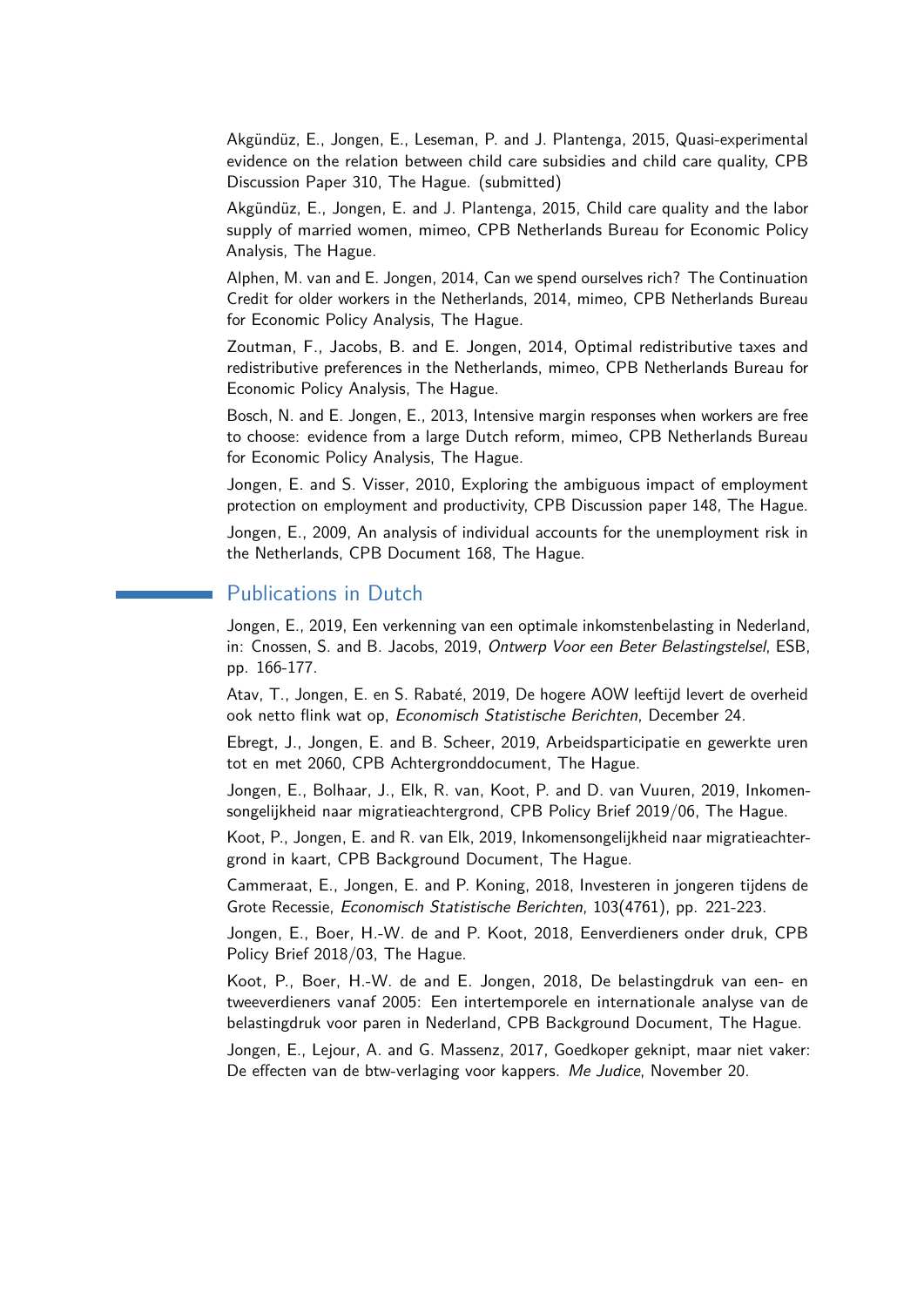Jongen, E., Koot, P. and M. Vlekke, 2016, Leuker kunnen we het niet maken, wel makkelijker, Economisch Statistische Berichten, pp. 604–607, September 8.

Jongen, E., Koot, P. and M. Vlekke, 2016, De politieke economie van inkomensbeleid: Makkelijker kunnen we het niet maken?, CPB Background Document, The Hague.

Akgündüz, E., Jongen, E., Leseman, P. and J. Plantenga, 2015, Lagere toeslag leidt tot lagere kwaliteit kinderopvang, Economisch Statistische Berichten, pp. 739–741, December 17.

Jongen, E., Boer, H.-W. de, Es, F. van and M. Ligthart, 2015, Effecten belastingplan op korte en lange termijn, Me Judice, December 2.

Jongen, E., Boer, H.-W. de, Dekker, P., Gielen, M. and A. Quist, 2015, Fiscaal beleid en de uitruil tussen arbeidsparticipatie en gelijkheid, in: CPB, Kansrijk Arbeidsmarktbeleid, CPB Netherlands Bureau for Economic Policy Analysis, The Hague.

Jongen, E., Boer, H.-W. de and P. Dekker, 2015, De effectiviteit van fiscaal participatiebeleid, CPB Policy Brief 2015/02, The Hague.

Jacobs, B., Jongen, E. and F. Zoutman, 2013, Over de top, CPB Policy Brief, The Hague.

Jacobs, B., Jongen, E. and F. Zoutman, 2013, Meer over de top, CPB Background Document, The Hague.

Bettendorf, L., Jongen, E. and P. Muller, 2012, Effect verandering kinderopvangsubsidie op arbeidsparticipatie, Economisch Statistische Berichten, 97, pp. 678–681.

Jongen, E., Mastrogiacomo, M. and B. ter Weel, 2011, Hoe prikkelbaar zijn Nederlanders?, CPB Policy Brief 2011/14, The Hague.

Jongen, E., 2011, Bezuiniging op kinderopvang blijft zonder grote gevolgen, Me Judice, June 21.

Jongen, E. and K. Folmer, 2010, Werkgelegenheidseffecten van lastenverzwaringen en bezuinigingen, TPEdigitaal, 4(1), pp. 50-63.

Jongen, E. and A. Van Vuren, 2009, De spaar-WW: mirakel of mythe?, Kwartaalschrift Economie, 6(1), pp. 29-58.

Erp, F. van, Euwals, R., Jongen, E. and D. van Vuuren, 2009, Naar een toekomst met een hogere arbeidsparticipatie?, TPEdigitaal, 3(2), pp. 6-20.

Jongen, E., 2008, Kinderopvang: waarheen, waarvoor?, TPEdigitaal, 2(4), pp. 27-48.

Bosch, N., Jongen, E., Mooij, R. de and D. van Vuuren, 2007, Fiscaal beleid en arbeidsparticipatie, in: Caminada, K., Haberham, A., Hoogteijling J. and H. Vording, eds., Belasting met Beleid, Sdu Publishers.

Deelen, A., Jongen, E., Mooij, R. de and S. Visser, 2007, De economie van onstlagbescherming: lessen voor Nederland, TPEdigitaal, 1(1), pp. 1-18.

Breedveld, K., Dekker, P., Ederveen, J., Euwals, R., Groot, H. de, Horst, A. van der, Jongen, E., Keuzenkamp, S. and C. Wennekers, 2005, Europese tijden, de publieke opinie over Europa; arbeidstijden, vergeleken en verklaard, Europese verkenning 3, CPB/SCP, Sdu Publishers, The Hague.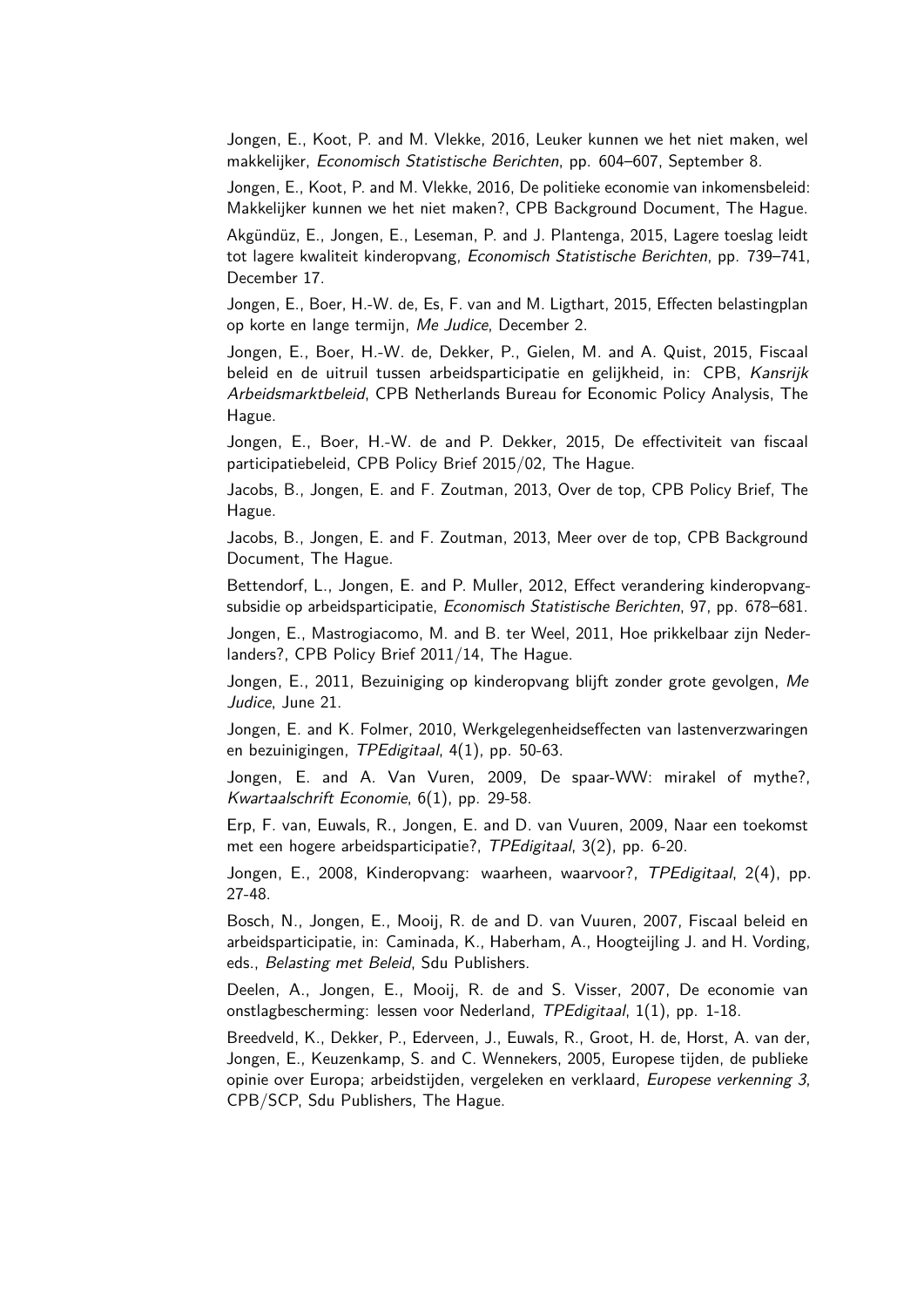Jongen, E. and D van Vuuren, 2004, Kinderopvang, verlofregelingen en arbeidsparticipatie, Tijdschrift voor Politieke Economie, 25(4), pp. 83-118.

Jongen, E. and P. Kooiman, 2004, Voorgenomen levensloopregeling biedt weinig voordeel, Economisch Statistische Berichten, 4429, pp. 129-131.

Numerous contributions to CPB publications (Macro-Economic Outlook, Central Economic Plan, Charting Choices, policy reports)

#### Older working papers

Deelen, A., E. Jongen and S. Visser, 2006, Employment protection legislation: lessons from theoretical and empirical studies for the Dutch Case, CPB Document 135, The Hague.

Jongen, E., 2004, An analysis of past and future GDP growth in Slovenia, IMAD Working Paper 03/2004, Ljubljana.

Jongen, E., 2004, Future GDP growth in Slovenia: looking for room for improvement, IMAD Working Paper 04/2004, Ljubljana.

Jongen, E., Kuipers, B. and E. Westerhout, 2002, Verlof en arbeidsmarkt, CPB Document 25, The Hague.

#### Teaching and supervision

- Courses Fiscal Policy (Leiden University), Research Methods: Applied Empirical Economics (Leiden University), Methods of Empirical Research (VU University Amsterdam), Introduction to Main Software Packages (VU University Amsterdam), Economics of Taxation (Erasmus University Rotterdam), Advanced Economics of Taxation (Erasmus University Rotterdam), Tax Policy (Erasmus University Rotterdam)
- Invited Methods of Empirical Research (Central University of Finance and Economics), lectures MICSIM (BoFEB), Microsimulation of Tax-Benefit Reforms (Chinese Academy of Social Sciences), Employment Protection (VU University Amsterdam, Utrecht University), Structural Models (Erasmus University Rotterdam), Behavioural Responses to Taxation and Optimal Tax Policy (Erasmus University Rotterdam), Active Labour Market Policies (Radboud University), Growth Theory (University of Ljubljana)
- PhD Emre Akgündüz (Utrecht University, 2014, cum laude), Emile Cammeraat (Leiden co-supervisor University, 2019)

Thesis Numerous bachelor and master theses supervisor

#### Organization of international conferences and workshops

- 2019 CPB Lecture (Magne Mogstad)
- 2014 CPB-Ministry of Finance Workshop Taxation and Labour Supply
- 2013 CPB Workshop Behavioural Responses to Taxation and Optimal Policy
- 2013 CPB Lecture (Emmanuel Saez)
- 1999 Young Economist Meeting (Amsterdam)